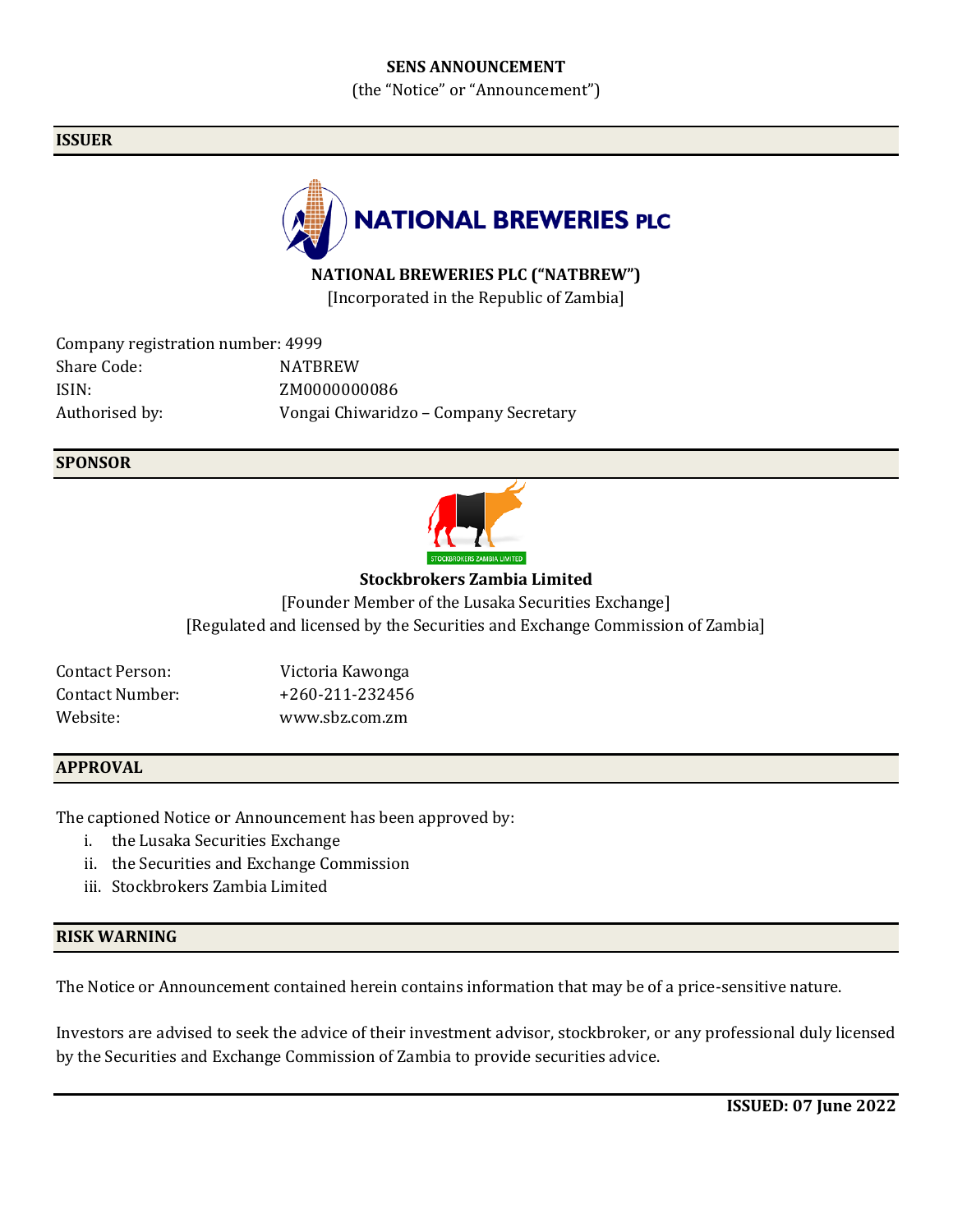

# **NATIONAL BREWERIES PLC** ["**NATBREW**"]

[Incorporated in the Republic of Zambia] Company registration number: 4999 Share Code: NATBREW ISIN: ZM0000000086 ("**Natbrew**" or "**the Company**")

# **NOTICE OF ANNUAL GENERAL MEETING**

NOTICE IS HEREBY GIVEN that the 54th Annual General Meeting of the shareholders of National Breweries Plc in respect of the year ended 31st March 2022 will be held on Thursday, 30<sup>th</sup> June 2022 at 10:00hours. The Annual General Meeting proceedings will be conducted virtually via the Mkutano e-AGM platform.

All shareholders are therefore encouraged to make arrangements to participate in the Annual General Meeting proceedings through the e-AGM link provided below.

<https://eagm.creg.co.zw/eagm/login.aspx>

- 1. To consider and adopt the minutes of the 53rd AGM held on 24<sup>th</sup> September 2021.
- 2. To receive and adopt the Directors' Report and the Financial Statements for the year ended 31st March 2022, together with the report of the Auditors thereon.
- 3. To approve the Board's recommendation regarding dividend declaration for the year ended 31st March 2022.
- 4. To elect the Board of Directors in place of those retiring in accordance with the provisions of the Articles of Association of the Company.
- 5. To authorize the Board of Directors to fix the remuneration of the Independent Non-Executive Directors.
- 6. To consider and adopt the recommendation for the appointment of the Auditors of the Company and authorize the Directors to set their remuneration.
- 7. To transact such other business as may be properly transacted at the AGM.